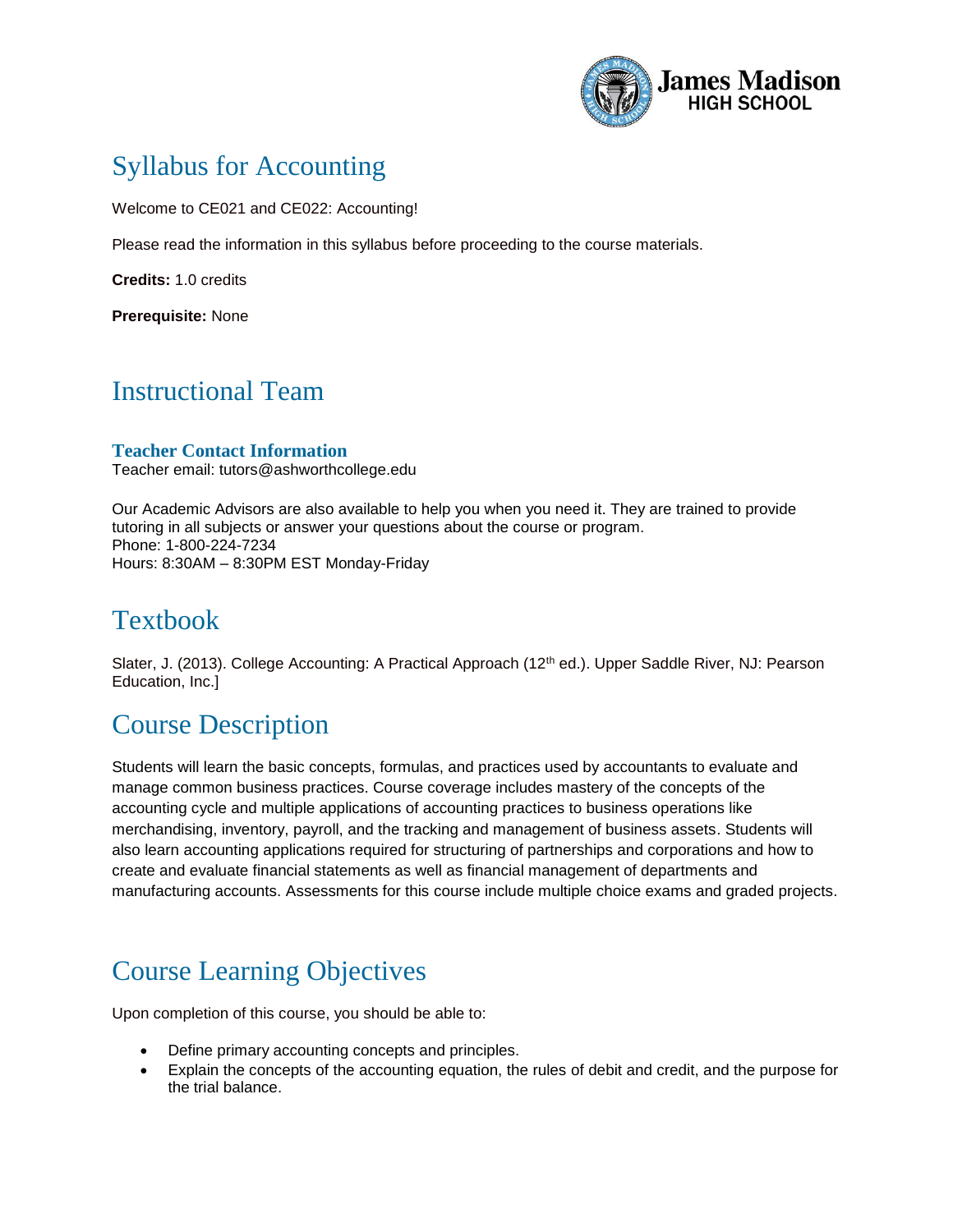

- Calculate the income statement and balance sections of the accounting worksheet.
- Define and explain the objectives of internal control and an effective internal control system.
- Prepare a payroll register, report payroll and taxes, and prepare forms W2, W3, 941, and 940.
- Prepare a schedule of accounts payable and demonstrate how to record and post purchase transactions to ledger.
- Define capital asset and understand the entries for retiring, selling, or exchanging capital assets.
- Describe and explain characteristics and types of partnerships and corporations.
- Explain the effect of dividends and complete a statement of retained earnings.
- Describe how bonds are issued and reported, the purpose of the statement of cash flows, and how to prepare income statements.

#### Course Lessons

The following lessons are covered in CE021: Accounting Part I:

| Lesson   | <b>Read/Submit</b>                      | <b>Topics</b>                                                                          |
|----------|-----------------------------------------|----------------------------------------------------------------------------------------|
| Lesson 1 | pp. 1-9 and Lecture Notes<br>Exam 1     | <b>Basic Accounting Concepts</b>                                                       |
| Lesson 2 | pp. 4-38 and Lecture Notes<br>Fxam 2    | The Accounting Equation and<br><b>Financial Statements</b>                             |
| Lesson 3 | pp. 39-52 and Lecture Notes<br>Exam 3   | T-Accounts, Debits, and Credits                                                        |
| Lesson 4 | pp. 53-118 and Lecture Notes<br>Exam 4  | Trial Balance and Introduction to<br>the Accounting Cycle                              |
| Lesson 5 | pp. 119-220 and Lecture Notes<br>Exam 5 | The Accounting Cycle: Adjusting<br>Entries and Closing the<br><b>Accounting Period</b> |
| Lesson 6 | pp. 221-258 and Lecture Notes<br>Exam 6 | Banking and Cash Control                                                               |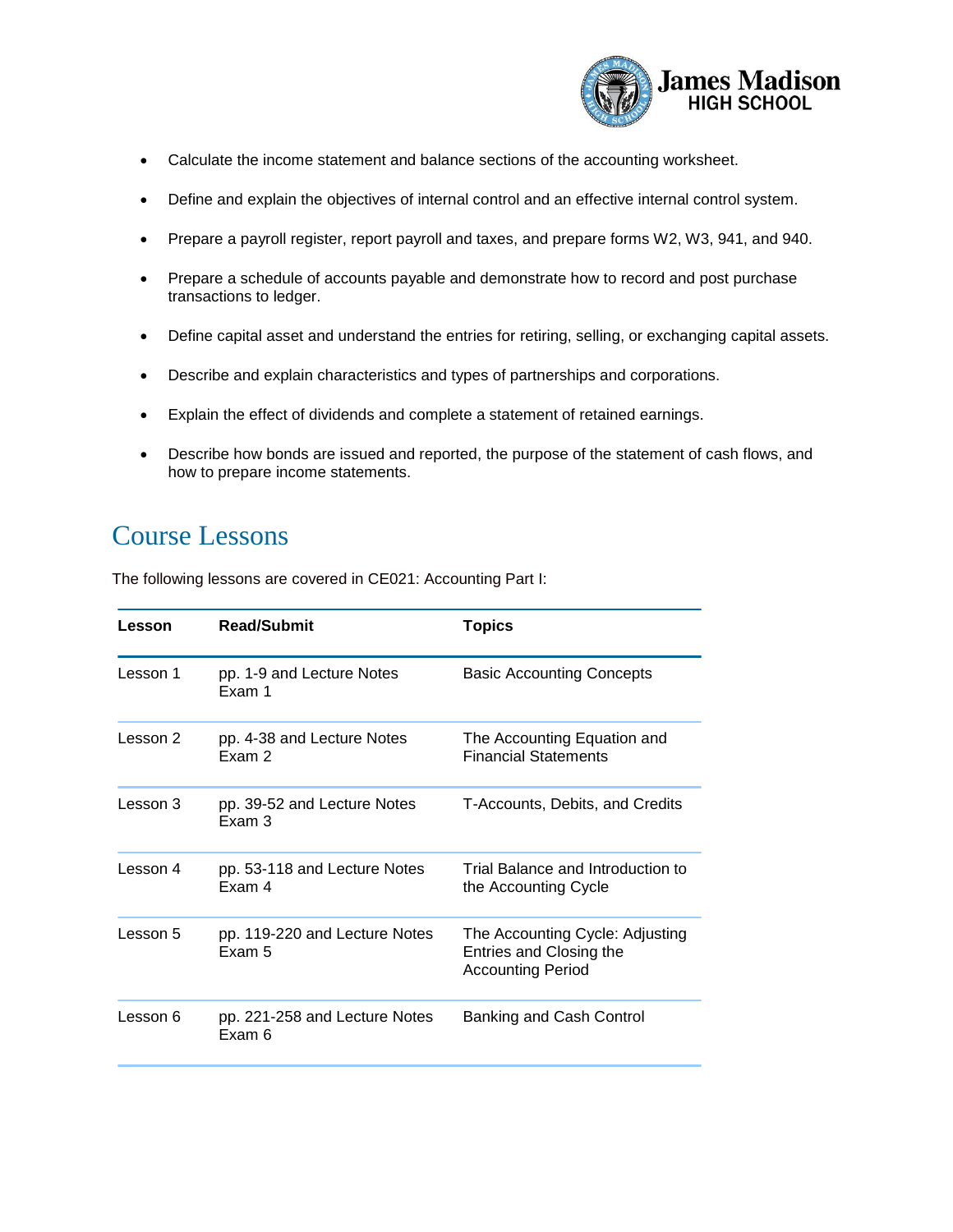

| Lesson 7  | pp.1-21 and 31-60 and Lecture<br><b>Notes</b><br>Exam 7                                                                    | Calculating Payroll and payroll<br>taxes |
|-----------|----------------------------------------------------------------------------------------------------------------------------|------------------------------------------|
| Lesson 8  | pp. 77-97 and Lecture Notes<br>Exam 8                                                                                      | Sales and Cash Receipts                  |
| Lesson 9  | pp. 109-137 and Lecture Notes<br>Exam 9                                                                                    | <b>Purchases and Cash Payments</b>       |
| Lesson 10 | pp. 165-182 and 197-218 and<br><b>Lecture Notes</b><br>Assignment 10: Inventory<br>Adjustment and Transaction<br>Worksheet | <b>Merchandising Operations</b>          |
| Lesson 11 | pp. 239-252 and Lecture Notes<br>Exam 11                                                                                   | <b>Bad Debts</b>                         |
| Lesson 12 | pp. 261-284 and Lecture Notes                                                                                              | Notes Receivable and Notes<br>Payable    |
| Lesson 13 | pp. 293-318 and Lecture Notes<br>Exam 12                                                                                   | Merchandise Inventory                    |
| Lesson 14 | pp. 333-355<br>Exam 13<br>Assignment 14 Preparing Journal<br>Entries                                                       | Plant Assets and Intangibles             |

# Course Lessons

The following lessons are covered in CE022: Accounting Part II

| Lesson   | <b>Read/Submit</b>                    | <b>Topics</b>                                    |
|----------|---------------------------------------|--------------------------------------------------|
| Lesson 1 | pp. 1-24 and Lecture Notes<br>Exam 1  | Partnerships                                     |
| Lesson 2 | pp. 31-52 and Lecture Notes<br>Exam 2 | Corporations: Organizations and<br><b>Stocks</b> |
| Lesson 3 | pp. 61-81 and Lecture Notes<br>Exam 3 | Stocks, Dividends, and Retained<br>Earnings      |